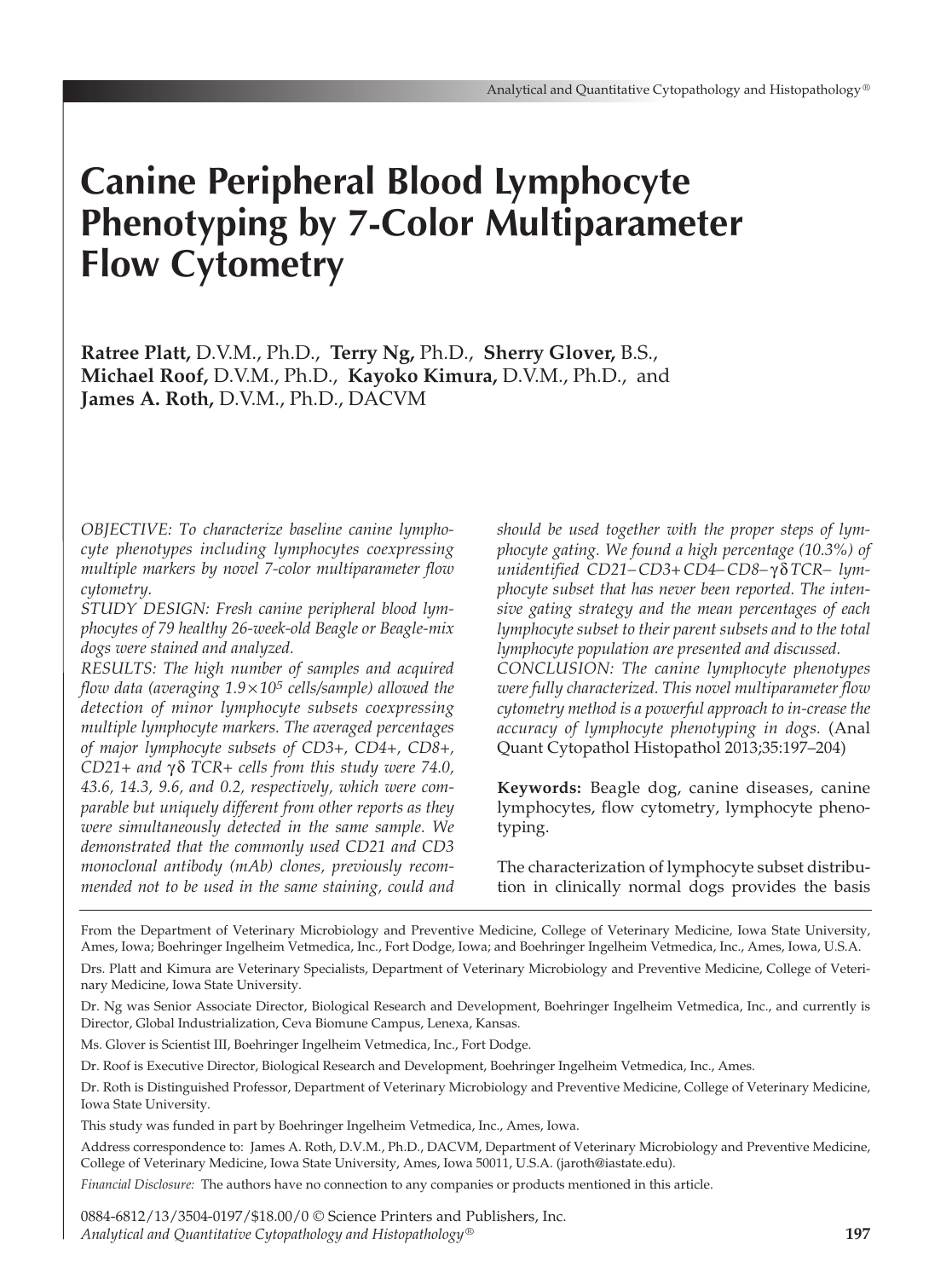to study any changes in dogs affected by infectious agents, neoplasia, or other pathologic conditions. The phenotyping of canine lymphocytes by flow cytometer has been done in various breeds,<sup>1,2</sup> age groups,1-7 and clinical conditions.2,8,9 Most of these studies were performed using single-color,<sup>1,2,4,6</sup> dual-color,2,7,10 or triple-color7,10 flow cytometry. The limited availability of monoclonal antibodies (mAbs) specific to canine lymphocyte markers restricts the subsets, which may be analyzed. When primary mAbs of identical isotype are used, it requires direct conjugation with compatible fluorochromes to use them concurrently. Cross-reaction of specific mAbs among different species helps expand the pools of compatible mAbs. Faldyna et al11 characterized a panel of commercially available mAbs specific to human lymphocytes. They confirmed 3 clones of anti-human CD21 that stained canine CD21 the same way as an anti-canine CD21 clone and could be used as alternatives, but all of them were the same mouse IgG1 isotype.

This study utilized commercially available directly conjugated mAbs as well as unconjugated mAbs with their corresponding secondary conjugates to develop a compatible 7-color multiparameter flow cytometry protocol to identify the phenotypes of canine peripheral blood lymphocytes (PBLs), the coexpression of multiple lymphocyte markers, and their distribution in relation to each other. The intensive gating strategy and the mean percentages of each lymphocyte subset to their parent subsets and to the total lymphocyte population are presented and discussed.

# *Materials and Methods*

### *Animals*

The same 79 healthy Beagle or Beagle-mix breed dogs at 26 weeks of age used in a study to evaluate the T cell responses induced by various canine vaccines were used in this study. All dogs were born within a 1-week period, vaccinated with various routine canine vaccines, and handled under the Code of Federal Regulations (9 CFR 3.6.C) and Institutional Animal Care and Use Committee approved protocol (#RD11-090, 9/16/11). The data presented here were on fresh peripheral blood mononuclear cells (PBMCs) from all dogs regardless of the vaccines they received.

#### *Blood Samples*

Blood samples (7 mL) were collected in Vacutainer cell preparation tubes with sodium citrate as anticoagulant and Ficoll as density gradient separation solution (BD Diagnostics, Franklin Lakes, New Jersey, U.S.A.). The blood tubes were centrifuged at  $1,500\times$  g for 25 minutes at room temperature (RT) within 1 hour after blood collection to separate PBMCs from whole blood.

## *Multiparameter Flow Cytometry*

*PBMC Isolation.* The PBMCs used in this study were from the same PBMC population isolated to evaluate the T cell responses induced by various canine vaccines in another study. The PBMCs were collected from the cell preparation tubes, and red blood cells were lysed by adding 6 mL of buffered water (0.15 M  $\text{Na}_2\text{HPO}_4$  and 0.15 M  $\text{KH}_2\text{PO}_4$ ) for 1 minute followed by 3 mL of 3× PBS. The pellets were washed once with 10 mL PBS then resuspended in RPMI++ (RPMI 1640 with L-glutamine and 25 mM HEPES, supplemented with 15% fetal bovine serum (Atlanta Biologicals, Norcross, Georgia, U.S.A.), penicillin (150 IU/mL)/streptomycin (150 μg/mL)/amphotericin B (0.38 μg/mL) solution (Mediatech, Inc., Herndon, Virginia, U.S.A.), and 1.5 μg/mL gentamicin (Invitrogen, Grand Island, New York, U.S.A.). The cells in PBMC suspensions were counted and adjusted to  $5 \times 10^6$  cells/mL with RPMI++.

*Antibody Panels.* The details of specific primary antibodies and secondary antibody conjugates used in this study are listed in Table I.

*PBL Staining.* A total of 200 μL of each PBMC suspension with 106 cells were added in each well of a 96-well, flat-bottomed tissue culture microtitration plate. After 2 hours' incubation at 37°C most monocytes attached to the bottom of the plate. The unattached PBLs were transferred to a 96-well, roundbottomed tissue culture microtitration plate. The plate was centrifuged at 800× g for 1 minute and the supernatant was removed by rapid flicking of the plate in all washing steps. The PBLs were washed once with PBS++ (PBS with 0.5% bovine serum albumin and 0.1% sodium azide). The primary antibody mix was added to all wells (50 μL), the cells resuspended, and the plate was incubated at RT for 30 minutes. After incubation the plate was washed twice with PBS++. All wells then received 50 μL of the secondary antibody mix, the cells were resuspended, and the plate was incubated at RT for another 30 minutes and washed 3 times with PBS++. The 1% solution of ultrapure formaldehyde (Poly-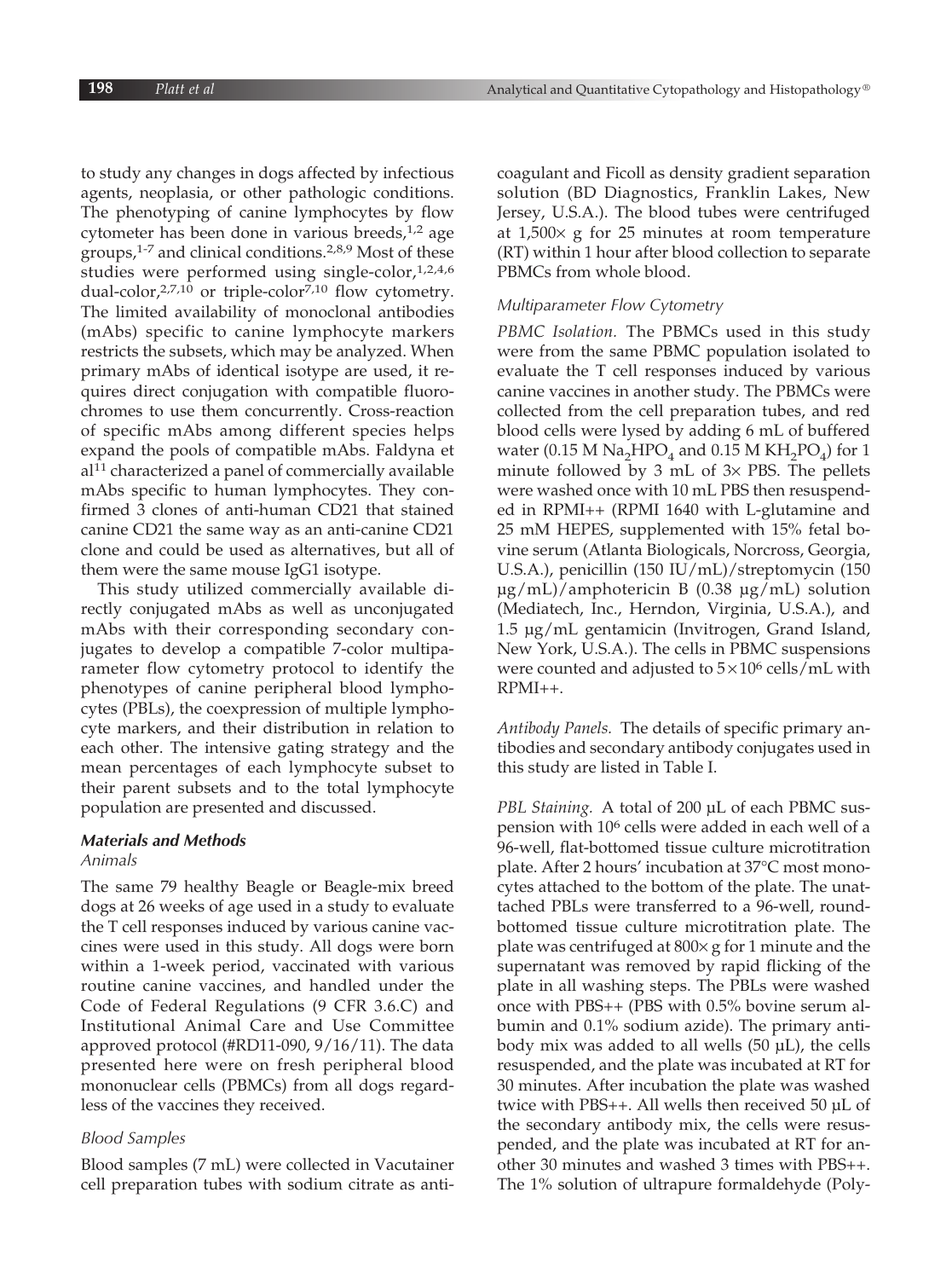| <b>Source</b> | Catalog #/clone              | Primary antibodies, dye                                       | <b>Isotype</b>        | Secondary antibodies, dye                     | <b>Source</b>              | Catalog# |
|---------------|------------------------------|---------------------------------------------------------------|-----------------------|-----------------------------------------------|----------------------------|----------|
| AbD Serotec   | <b>MCA1774F</b><br>CA17.2A12 | Mouse anti-canine CD3,<br>FITC <sup>a</sup>                   | Mouse IgG1            |                                               |                            |          |
| <b>VMRD</b>   | DH29A                        | Mouse anti-canine CD4                                         | Mouse IgM             | Goat anti-mouse IgM,<br>Phycoerythrin-Cy7     | Southern<br><b>BioTech</b> | 1020-17  |
| AbD Serotec   | MCA1039A700<br>YCATE55.9     | Rat anti-canine $CD8\alpha$ ,<br>Alexa Eluor 700 <sup>a</sup> | Rat IgG1              |                                               |                            |          |
| AbD Serotec   | MCA1781PE<br>CA2.1D6         | Mouse anti-canine CD21,<br>Phycoerythrin <sup>a</sup>         | Mouse IgG1            |                                               |                            |          |
| US Biological | 11903-17B                    | Goat anti-canine IgG (Fc),<br><b>Biotin</b>                   | Goat PAb <sup>b</sup> | Streptavidin-DyeMer<br>488/615                | Invitrogen                 | S-32386  |
| UC Davis      | CA20.8H1                     | Mouse anti-canine $\gamma\delta$ TCR                          | Mouse IgG2a           | Goat anti-mouse IgG2a,<br>Phycoerythrin-Cy5.5 | Invitrogen                 | M32218   |
| eBioscience   | 50-0250-42<br>P4A10          | Mouse anti-canine CD25,<br>eFluor 660 <sup>a</sup>            | Mouse IgG1            |                                               |                            |          |

**Table I** *List of Primary Antibodies and Secondary Conjugates Used in this Study*

aCommercially direct-conjugated.

bPolyclonal antibody.

Source list: AbD Serotec, Raleigh, North Carolina; eBioscience, San Diego, California; Invitrogen: Life Technologies Corporation, Carlsbad, California; SouthernBiotech: SouthernBiotechnology Associates Inc., Birmingham, Alabama; UC Davis: Dr. Peter Moore's laboratory, University of California, Davis; US Biological: United State Biological, Salem, Massachusetts; and VMRD: Veterinary Medical Research and Development Inc., Pullman, Washington.

science, Warrington, Pennsylvania, U.S.A.) in PBS was added to all wells (250 μL) before transferred to flow tubes (BD Biosciences, San Jose, California, U.S.A.). The tubes were stored at 4°C until analyzed within 1 day.

*Flow Cytometry Analysis.* The personnel of the Flow Cytometry Facility of the Office of Biotechnology, Iowa State University, acquired the data from the stained PBLs by a cytometer (FACSCanto, BD Biosciences). The 2 lasers 488 nm Argon and 633 nm HeNe were used. The 488 nm Argon laser excited 5 fluorochromes: FITC, PE, DyeMer 488/615, PE-Cy5.5 and PE-Cy7 using filters 530/30, 575/26, 610/20, 695/40 and 780/60, respectively. The 633 nm HeNe laser excited 2 fluorochromes: efluor 660 and AlexaFluor 700 using filters 660/20 and 730/ 45, respectively. The averaged total acquisition was  $1.9 \times 10^5$  cells/sample.

*Flow Data Analysis.* The cell analysis software FlowJo version 9.3.2 (Tree Star Inc., Ashland, Oregon, U.S.A.) was used to analyze the flow cytometry data. All plots mentioned here are from Figure 1. From all PBLs the single cells were gated on forward scatter–height and forward scatter–area plot (plot A1) to eliminate doublet cells. The lymphocytes1,4,12 were then gated on side scatter–area and forward scatter–area plot (plot A2). On CD3/CD21 plot of lymphocytes (plot A3), the 3 well-separated populations CD21+, CD21–CD3–, and CD21–CD3+

were gated. The surface immunoglobulin G (sIgG+) gates were placed on these 3 populations (plots B1, B2, B3) as well as the 4 quadrant gates on CD4/CD8 plots (plots C1, C2, C3). The cells in each of the 3 major CD4/CD8 subsets of CD21 – CD3 + cells (plot C3) were gated for  $\gamma \delta$  TCR+ (plots D1, D2, D3) and CD25+ (plots E1, E2, E3) cells.

*Statistical Analysis.* The JMP statistical software (JMP 10, SAS Institute Inc., Cary, North Carolina, U.S.A.) was used to analyze normal data distribution of each lymphocyte subset percentages. The outliers were identified and eliminated before the mean and standard deviation (SD) analysis.

#### *Results*

The gating strategy of canine lymphocyte immunophenotyping is demonstrated graphically in Figure 1. The gating of each plot was adjusted in individual samples. All samples contained high numbers of cells with high granularity (plot A2). The phenotypes of individual lymphocyte populations and their distributions, relative to their parent subsets and the total lymphocytes, are summarized in Table II. Minor lymphocyte subsets representing < 1% of their parent subsets were not presented.

The averaged relative percentages of CD3+, CD4+, CD8+, CD21+ and  $\gamma\delta$  TCR+ from total lymphocytes were 74.0, 43.6, 14.3, 9.6, and 0.2, respectively. The multiparameter flow cytometry analysis showed a well-separated CD21+ population with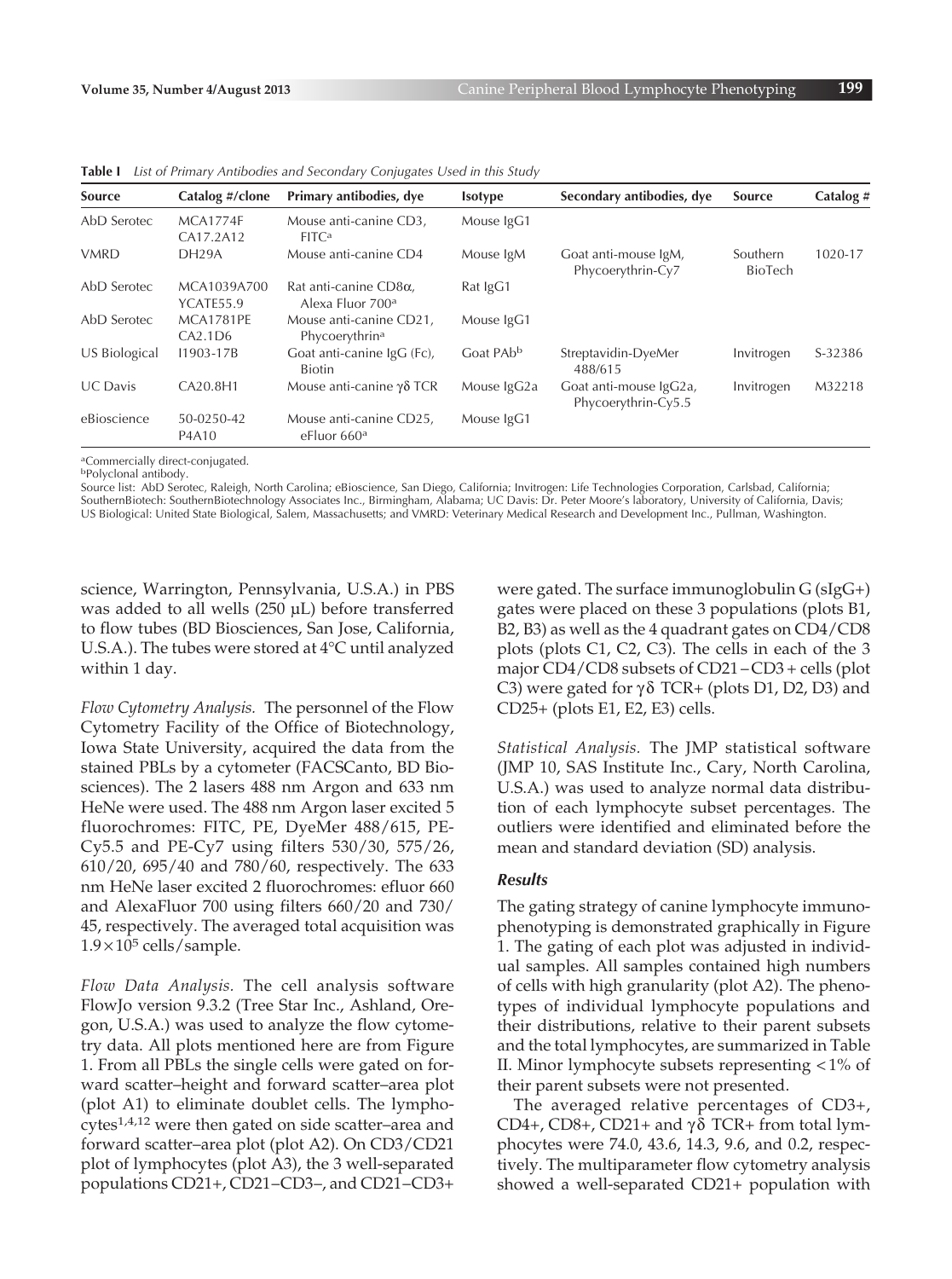



the majority of these cells also expressing CD3 fluorescence (plot A3). Another 10.3% of the PBLs were

unidentified  $(CD21 - CD3 + CD4 - CD8 - γδ TCR-)$ . The 2.9% of the CD21 – CD3 + CD4 + CD8 –  $\gamma\delta$  TCR–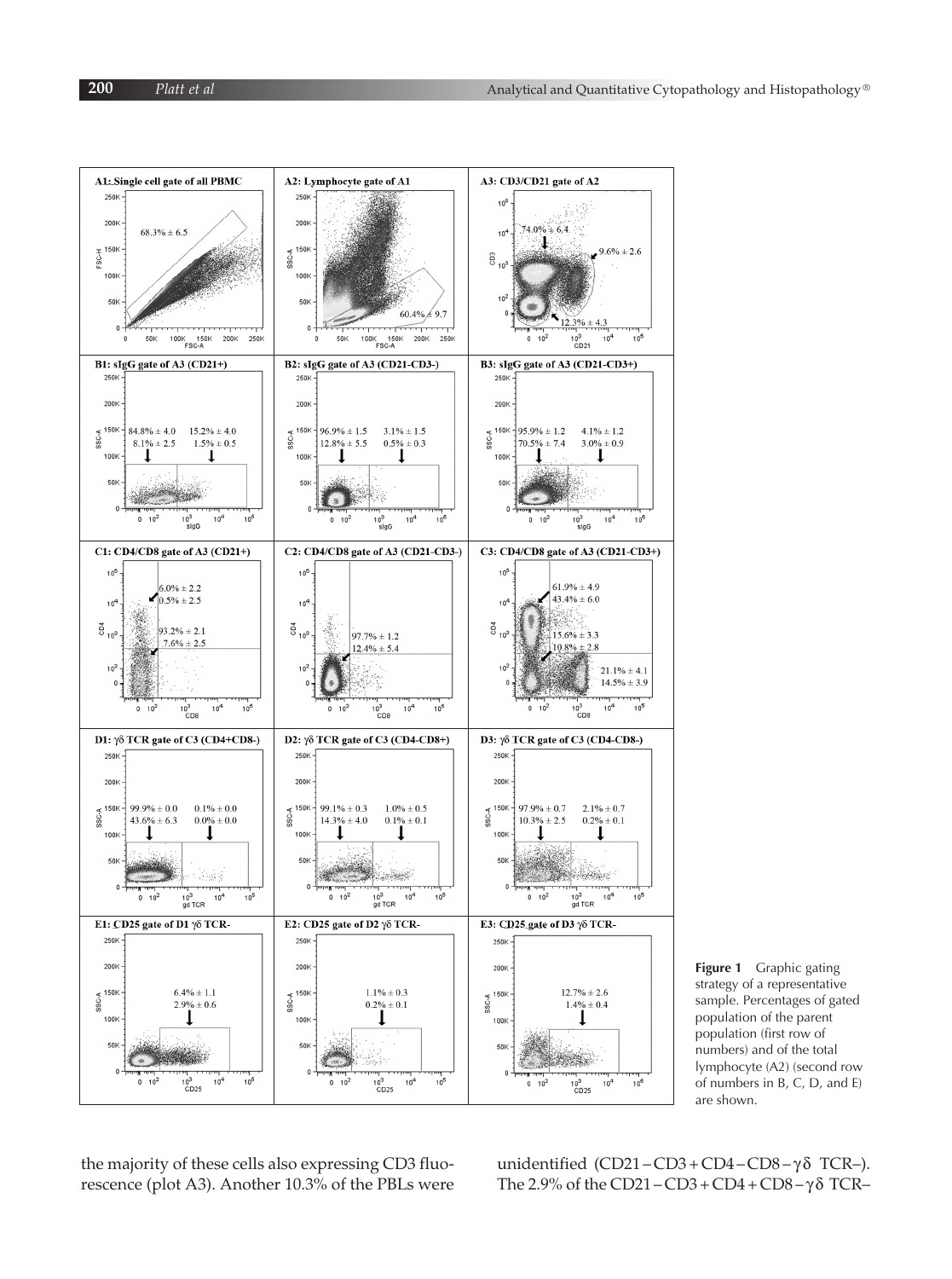| Plot           |         | CD3    | CD4    | CD <sub>8</sub> | Other<br>markers       | % of parent<br>population |           | % of total<br>lymphocytes |           |                                   |
|----------------|---------|--------|--------|-----------------|------------------------|---------------------------|-----------|---------------------------|-----------|-----------------------------------|
|                | CD21    |        |        |                 |                        | Mean                      | <b>SD</b> | Mean                      | <b>SD</b> | Proposed phenotype included       |
| A1             |         |        |        |                 |                        | 68.3                      | 6.5       |                           |           | Single cells                      |
| A2             |         |        |        |                 |                        | 60.4                      | 9.7       |                           |           | Lymphocytes                       |
| A <sub>3</sub> | $CD21-$ | $CD3+$ |        |                 |                        | 74.0                      | 6.4       |                           |           | All T cells                       |
| A3             | $CD21-$ | $CD3-$ |        |                 |                        | 12.3                      | 4.3       |                           |           |                                   |
| A <sub>3</sub> | $CD21+$ |        |        |                 |                        | 9.6                       | 2.6       |                           |           | All B cells                       |
| B <sub>1</sub> | $CD21+$ |        |        |                 | $slgG+$                | 15.2                      | 4.0       | 1.5                       | 0.5       | IgG memory B cells                |
| B1             | $CD21+$ |        |        |                 | $slgG-$                | 84.8                      | 4.0       | 8.1                       | 2.5       | Virgin and non-IgG memory B cells |
| <b>B2</b>      | $CD21-$ | $CD3-$ |        |                 | $slgG+$                | 3.1                       | 1.5       | 0.5                       | 0.3       |                                   |
| <b>B2</b>      | $CD21-$ | $CD3-$ |        |                 | $slgG-$                | 96.9                      | 1.5       | 12.8                      | 5.5       |                                   |
| B <sub>3</sub> | $CD21-$ | $CD3+$ |        |                 | slgG+                  | 4.1                       | 1.2       | 3.0                       | 0.9       |                                   |
| B <sub>3</sub> | $CD21-$ | $CD3+$ |        |                 | $\operatorname{slgG-}$ | 95.9                      | 1.2       | 70.5                      | 7.4       | NK cells                          |
| C <sub>1</sub> | $CD21+$ |        | $CD4+$ | $CD8-$          |                        | 6.0                       | 2.2       | 0.5                       | 0.2       |                                   |
| C <sub>1</sub> | $CD21+$ |        | $CD4-$ | $CD8-$          |                        | 93.2                      | 2.1       | 7.6                       | 2.5       |                                   |
| C <sub>2</sub> | $CD21-$ | $CD3-$ | $CD4-$ | $CD8-$          |                        | 97.7                      | 1.2       | 12.4                      | 5.4       | Non-adherent monocytes            |
| C <sub>3</sub> | $CD21-$ | $CD3+$ | $CD4+$ | $CD8-$          |                        | 61.9                      | 4.9       | 43.4                      | 6.0       |                                   |
| C <sub>3</sub> | $CD21-$ | $CD3+$ | $CD4-$ | $CD8+$          |                        | 21.1                      | 4.1       | 14.5                      | 3.9       |                                   |
| C <sub>3</sub> | $CD21-$ | $CD3+$ | $CD4-$ | $CD8-$          |                        | 15.6                      | 3.3       | 10.8                      | 2.8       |                                   |
| D <sub>1</sub> | $CD21-$ | $CD3+$ | $CD4+$ | $CD8-$          | $γδ$ TCR-              | 99.9                      | 0.0       | 43.6                      | 6.3       | T helper cells                    |
| D <sub>2</sub> | $CD21-$ | $CD3+$ | $CD4-$ | $CD8+$          | $γδ$ TCR-              | 99.1                      | 0.3       | 14.3                      | 4.0       | Cytotoxic T cells                 |
| D <sub>3</sub> | $CD21-$ | $CD3+$ | $CD4-$ | $CD8-$          | $\gamma\delta$ TCR+    | 2.1                       | 0.7       | 0.2                       | 0.1       | $γδ$ TCR+ T cells                 |
| D <sub>3</sub> | $CD21-$ | $CD3+$ | $CD4-$ | $CD8-$          | $γδ$ TCR-              | 97.9                      | 0.7       | 10.3                      | 2.5       | Unidentified T cells              |
| E1             | $CD21-$ | $CD3+$ | $CD4+$ | $CD8-$          | $CD25+$                | 6.4                       | 1.1       | 2.9                       | 0.6       | Treg                              |
| E <sub>2</sub> | $CD21-$ | $CD3+$ | $CD4-$ | $CD8+$          | $CD25+$                | 1.1                       | 0.3       | 0.2                       | 0.1       |                                   |
| E <sub>3</sub> | $CD21-$ | $CD3+$ | $CD4-$ | $CD8-$          | $CD25+$                | 12.7                      | 2.6       | 1.4                       | 0.4       |                                   |

**Table II** *Mean and Standard Deviation of Canine Lymphocyte Subset*

 $SD =$  standard deviation.

subset that expressed CD25 may represent regulatory T cells (Treg).

#### *Discussion*

The averaged percentages of CD3+, CD4+, CD8+, CD21+ and  $\gamma \delta$  TCR+ cells from the 26-week old Beagles were 74.0, 43.6, 14.3, 9.6, and 0.2, which were comparable to other reports. Faldyna et al4 studied fresh PBMCs of 12 adult Beagles using single color flow cytometry and reported their subset percentages at 88.1, 46.1, 21.8, 12.1, and 2.1, respectively. Byrne et al<sup>1</sup> studied lymphocyte subset distribution also in Beagles using single color flow cytometry. They reported percentages of CD3+, CD4+, CD8+, and CD21+ at 79.5, 45.1, 17.0, and 22.7 in 2-year-old dogs and 79.5, 30.9, 18.9, and 13.8 in 9-year-old dogs. Faldyna et al<sup>4</sup> reported changes in lymphocyte subset distribution in different age groups using single color flow cytometry. The study in 38 Beagles of 6 age groups (newborn to > 5 years) found that the CD21+ percentage decreased while the CD8+ percentage increased with advancing age. The changes were more apparent in the first year of age. There were no agerelated changes in CD4+ and γ $δ$  TCR+ percentages, so the CD4+/CD8+ ratio also decreased in older dogs. Villaescusa et al<sup>10</sup> performed a longitudinal study of PBL subsets of the same 13 Beagle dogs from 7–15 months of age using dual and triple color flow cytometry and reported a decrease of lymphocyte, CD3+, CD3+CD4+ and CD21+ subsets but an increase of CD3+CD8+ lymphocytes with increasing age. The findings were in agreement with the earlier studies. The authors concluded that the changes related to the maturation of lymphocyte subsets occurred during early life in Beagle dogs.

The CD21 molecule or the complement receptor (CR2) has been used to identify B cells, and the CD3 molecule has been used to identify T cells.1,4,7,10 The anti-canine CD21 and anti-canine CD3 mAbs used in this study were from the anti-canine CD21 clone CA2.1D6 and anti-canine CD3 clone CA17.2A12 from Dr. Peter Moore's laboratory (University of California, Davis, U.S.A.). The companies that market these antibodies (AbD Serotec, Raleigh,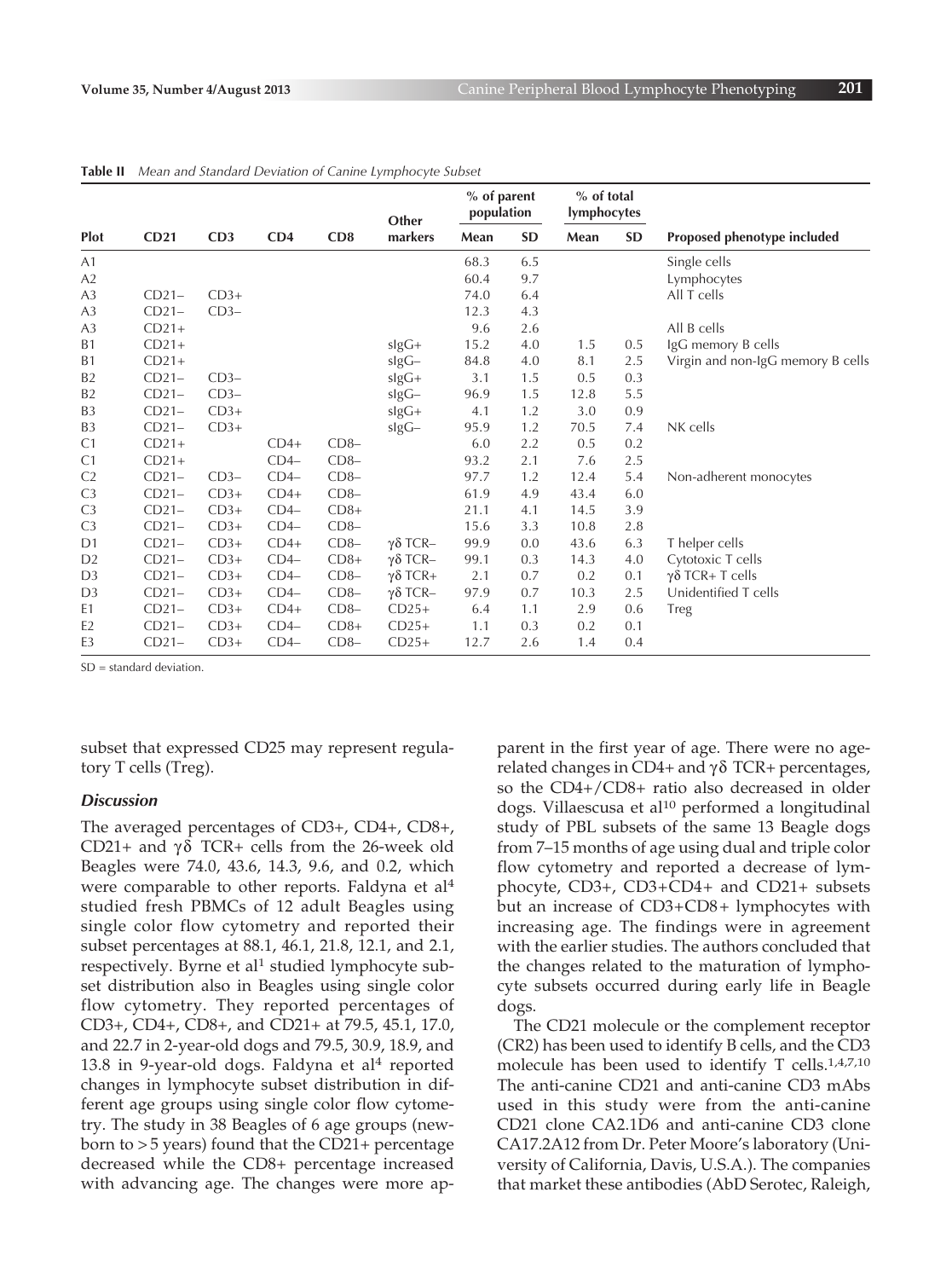North Carolina, U.S.A. and United States Biological, Salem, Massachusetts) recommended that these 2 clones should not be used together in dual color flow cytometry due to nonspecific interactions between the 2 reagents. Both companies confirmed their recommendation when contacted but did not disclose the nature of the interference. There were other reports that studied the nonspecific interaction between these same CD21/CD3 mAbs in canine PBMC by flow cytometry. Yagihara et al<sup>2</sup> did not observe any nonspecific interaction in their preliminary study. Villaescusa et al<sup>7</sup> stained the PBMCs from clinically normal German shepherd  $(n=11)$  and Labrador retriever  $(n=12)$  dogs using mAbs from the same CD3 and CD21 mAb clones. The authors did not mention any nonspecific interaction of the 2 mAbs or the coexpression of the 2 markers but later<sup>10</sup> stained Beagle dog PBMCs with the same direct conjugated CD3-FITC and CD21-PE mAb clones in 2 steps with an additional step of 1% bovine serum albumin in PBS in between. The multiparameter flow cytometry analysis in this study showed a well-separated CD21+ population with the majority of these cells also expressing CD3 fluorescence and could be interpreted as a nonspecific interaction between the 2 antibodies (plot A3). When the CD21+ population was further analyzed, there were only a few cells that coexpressed the CD4 marker  $(6.0\% \text{ of CD21+ cells}/0.5\% \text{ of total})$ lymphocytes) but no substantial CD8+ or  $\gamma\delta$  TCR coexpression with CD21 (plot C1). The coexpression of CD21 and CD3 was reported in 29% of the dogs of many different breeds (no Beagles) with lymphoproliferative disorders characterized by small-cell lymphocytosis.<sup>2</sup> Wilkerson et al<sup>8</sup> found the same coexpression of these B and T cell markers on canine lymphoma cells from 29 different dog breeds. They concluded that the aberrant CD molecule expression is not uncommon in canine lymphomas and can be used as diagnostic marker for malignancy. They utilized the dual staining of these 2 mAb clones to diagnose canine B cell, T cell, or mixed cell lymphoma from lymph node–derived lymphocytes. We suggest that these 2 commonly used CD21/CD3 mAb clones can and should be used together with the proper steps of lymphocyte identification gating during the flow data analysis. If this FITC-conjugated CD3 mAb clone is used without the CD21 mAb, the CD3+ cell gating may include a substantial number of CD21+ cells. This could contribute to the much higher averaged CD3+ subset percentages in Beagle dogs reported

by Byrne et al<sup>1</sup> and Faldyna et al.<sup>4</sup> Both reports stained PBMC with the same CD3 mAb clone as used in this study and had FITC as the secondary conjugate in a single color flow cytometry analysis. They identified 79.5% and 88.1% CD3+ subset, which was 5.5% and 14.1% higher than our results from multicolor staining and analyzing by gating CD3 together with CD21 marker.

This study and those of Byrne et al<sup>1</sup> and Faldyna et al<sup>4</sup> used FITC as direct or secondary conjugate for the CD3 marker. FITC has a similar range of fluorescent spectrum as normal tissue endogenous autofluorescence, which originates mainly from mitochondria and lysosomes.<sup>13</sup> Vremec et al<sup>14</sup> enriched mouse dendritic cells and found up to 30% of autofluorescent cells, which were brightest in PE and FITC channels of flow cytometer. Mitchell et al<sup>15</sup> found multiple sources of autofluorescence present in most myeloid cells. Even though autofluorescence has not been mentioned as a significant problem in lymphoid cell research, it is possible that FITC fluorescence detected in the canine CD21+ population may be due to endogenous autofluorescence rather than the nonspecific binding of the CD3 mAb to CD21+ cells. In our unstained canine PBMC control, 2.17% and 0.45% of the total lymphocytes expressed fluorescence in FITC and PE channels, while almost no cell had any expression in other channels (data not shown). Other choices of fluorochrome for CD3 and other canine CD3 specific mAb clones should be screened to observe whether they also detect CD3 fluorochrome on a high percentage of CD21+ cells.

Our study detected only 0.2% of total lymphocytes that were γδ TCR+ cells. Faldyna et al<sup>4</sup> used the same mAb to canine γδ TCR which stained 2.1% of the lymphocytes. However, the CD21–CD3+ CD4–CD8– γ δ TCR– subset represented 10.3% of all lymphocytes (plot D3), and 12.7% of those expressed CD25 (plot E3). These CD21–CD3+CD4– CD8–  $\gamma$ δ TCR– cells remained unidentified. These cells may be speculated to be  $\gamma\delta$  TCR cells that did not express the surface  $γδ$  TCR antigen detectable by the γ $δ$  TCR mAb used in this study.

The polyclonal antibody (pAb) to canine IgG stained 15.2% of CD21+ cells in this study. Coffman and Cohn<sup>16</sup> identified the B cells with IgG1 on their surface as memory B cells, the precursors of IgG1 antibody producing cells, while the virgin B cells had IgM and IgD on their surface. This memory B cells marker helps differentiate IgG memory B cells from virgin B cells and showed the ability of B cells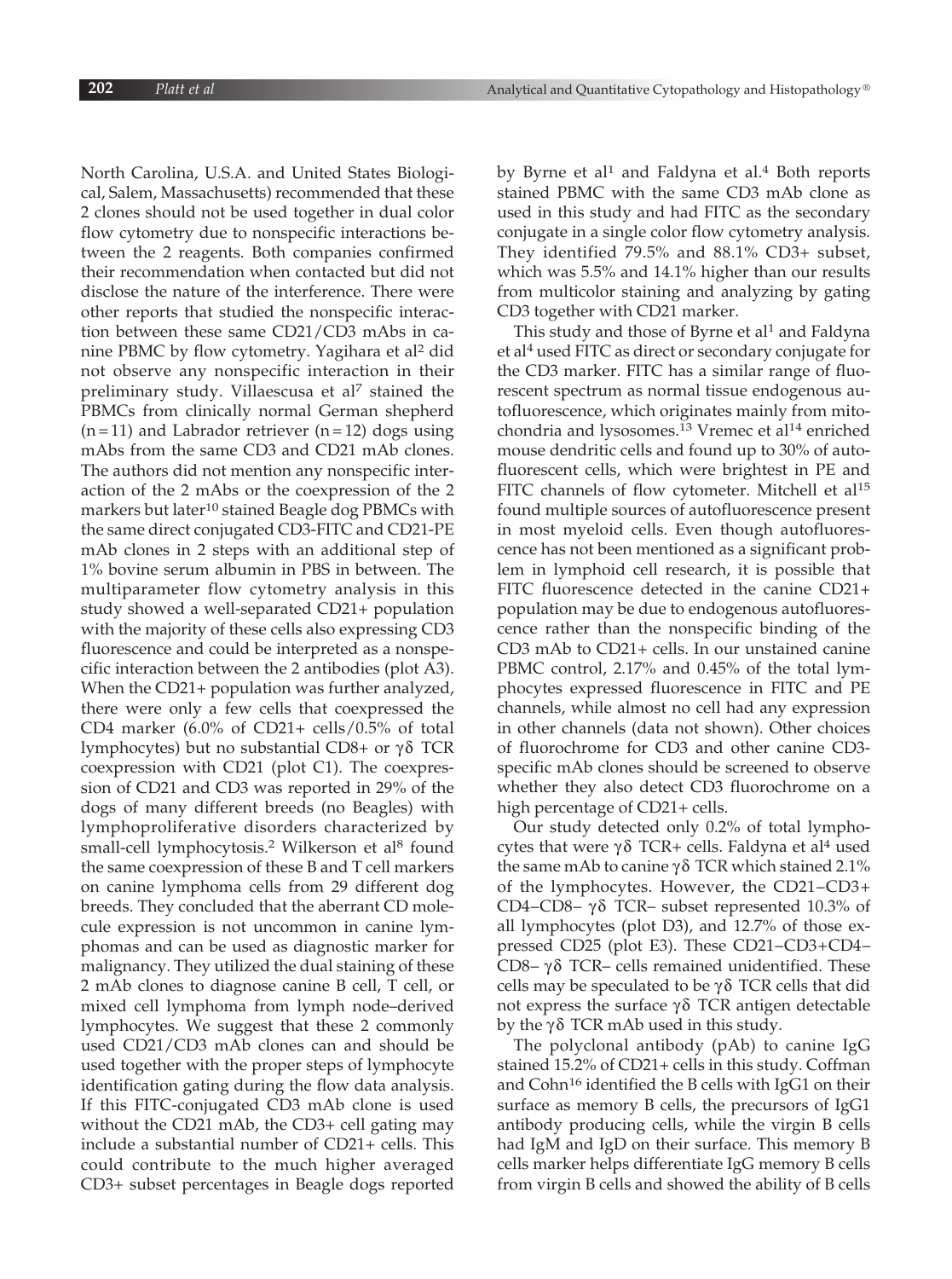to be primed either by vaccination or natural exposure.

The CD21–CD3– (non-B, non-T) lymphocyte subset possibly includes contaminating nonadherent monocytes. This group of Beagle dogs had 12.3% of this lymphocyte subset similar to 12% reported in Labrador retriever and 17% in German shepherd dogs.10 In the Beagle dogs study by Villaescusa et al7 the PBMC without CD3 and CD21 cell markers varied from approximately 16% at 7 months of age and 21.5% 34 weeks later. The same cell population percentages in their control adult Beagle dogs > 4 years of age in the same period of the study were 20.3% and 27.9%, respectively. The decrease in B cell percentage in the blood by age may contribute to the relative increase in this lymphocyte subset percentage over time. Huang et al<sup>17</sup> described canine killer NK cells as CD5lo with CD3+ and varying levels of CD8+. We did not include NK cell specific marker in this study and thus cannot accurately identify the NK cell population.

The CD4+CD25+ population was identified as a part of the Treg phenotype in humans<sup>18,19</sup> and other animal species<sup>20-22</sup> when coexpressed with the transcription factor forkhead box P3 (FoxP3). There was 2.9% of the CD21–CD3+CD4+CD8– subset that expressed CD25 in the circulation of the dogs in this study (plot E1). We did not stain for FoxP3 antigen and thus cannot confirm whether they are part of the natural Treg. Daneshvar et al<sup>23</sup> studied the alteration of canine mononuclear cell subpopulations after immunization with gentamicin-attenuated *Leishmania infantum*. They identified CD4+CD25+ T cells in lymph node as Treg, without using FoxP3 staining. Felix De Lima et al24 reported that the reduction of the same phenotype of CD4+CD25+ Treg cells in lymph nodes correlated with protection against leishmaniasis.

This study did not include staining to exclude dead cells due to the utilization of fresh cells, stained within 6 hours of blood collection. The dead cell staining would occupy a useful fluorochrome channel of the flow cytometer and reduced the possible choices of important lymphocyte markers.

#### *Conclusions*

The novel multiparameter flow cytometry presented here is a powerful tool to increase the accuracy of lymphocyte phenotyping by simultaneously staining lymphocytes with specific antibodies to 6 B and T cell markers, which made it possible to identify B and T cell phenotypes and their distribution directly related to each other. Careful selection of compatible antibody/conjugate panel and instrument compensation are necessary to obtain the optimum signals for all fluorochromes used in the system. Different antibody panels can be designed to define more specific lymphocyte subsets and their functions. The high number of dogs  $(n = 79)$  and number of acquired cells from each sample (averaged  $1.9 \times 10^5$  cells) in this study allowed the detection of minor lymphocyte subsets in this group of dogs. These results presented baseline normal canine lymphocyte phenotypes. This report does not represent dogs of different breed, age group, or physiological condition and should be interpreted according to the materials and methods described.

#### *Acknowledgments*

The authors thank Dr. Shawn Rigby for his expertise and contribution of flow cytometry information, and Craig Anderson for animal care and records.

#### *References*

- 1. Byrne KM, Kim HW, Chew BP, Reinhart GA, Hayek MG: A standardized gating technique for the generation of flow cytometry data for normal canine and normal feline blood lymphocytes. Vet Immunol Immunopathol 2000;73:167-182
- 2. Yagihara H, Uematsu Y, Koike A, Tamura K, Isotani M, Yamaguchi T, Ono K, Washizu T, Bonkobara M: Immunophenotyping and gene rearrangement analysis in dogs with lymphoproliferative disorders characterized by small-cell lymphocytosis. J Vet Diagn Invest 2009;21:197-202
- 3. Moreno J, Nieto J, Chamizo C, Gonzalez F, Blanco F, Barker DC, Alva J: The immune response and PBMC subsets in canine visceral leishmaniasis before, and after, chemotherapy. Vet Immunol Immunopathol 1999;71:181-195
- 4. Faldyna M, Leva L, Knotigova P, Toman M: Lymphocyte subsets in peripheral blood of dogs: A flow cytometric study. Vet Immunol Immunopathol 2001;82:23-37
- 5. Blount DG, Pritchard DI, Heaton PR: Age-related alterations to immune parameters in Labrador retriever dogs. Vet Immunol Immunopathol 2005;108:399-407
- 6. Reis AB, Carneiro CM, Carvalho MG, Teixeira-Carvalho A, Giunchetti RC, Mayrink W, Genaro O, Correa-Oliveira R, Martins-Filho OA: Establishment of a microplate assay for flow cytometric assessment and its use for the evaluation of age-related phenotypic changes in canine whole blood leukocytes. Vet Immunol Immunopathol 2005;103:173-185
- 7. Villaescusa A, García-Sancho M, Rodríguez-Franco F, Sainz A: Early-life longitudinal survey of peripheral blood lymphocyte subsets in Beagle dogs. Vet Immunol Immunopathol 2012;149:126-131
- 8. Wilkerson MJ, Dolce K, Koopman T, Shuman W, Chun R, Garrett L, Barber L, Avery A: Lineage differentiation of canine lymphoma/leukemias and aberrant expression of CD molecules. Vet Immunol Immunopathol 2005;106:179-196